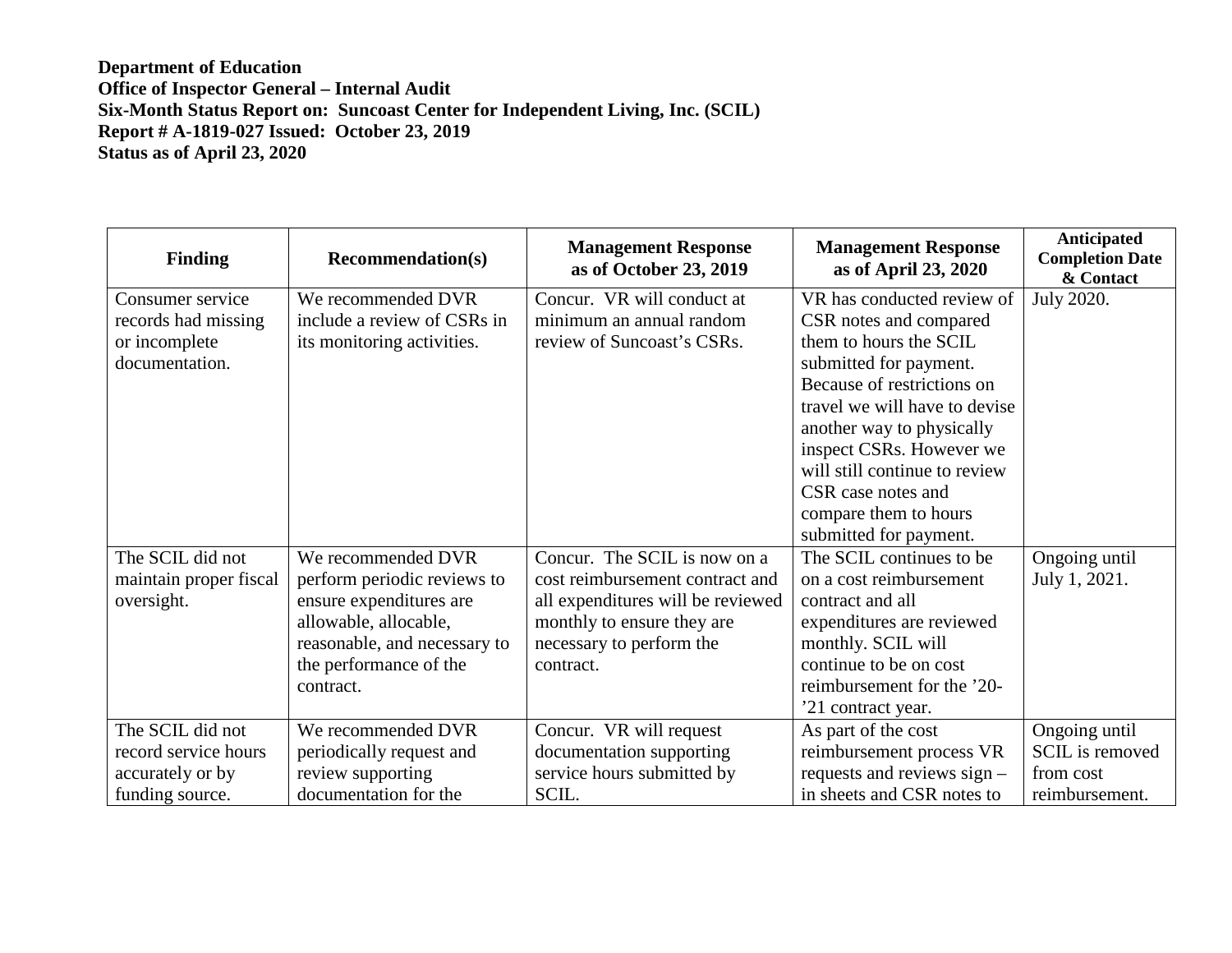| <b>Finding</b>                                                                  | <b>Recommendation(s)</b>                                                                                                                                                                                                                                                                                                        | <b>Management Response</b><br>as of October 23, 2019                                                                                                 | <b>Management Response</b><br>as of April 23, 2020                                                                                                                                       | Anticipated<br><b>Completion Date</b><br>& Contact                                                                                                                                                                   |
|---------------------------------------------------------------------------------|---------------------------------------------------------------------------------------------------------------------------------------------------------------------------------------------------------------------------------------------------------------------------------------------------------------------------------|------------------------------------------------------------------------------------------------------------------------------------------------------|------------------------------------------------------------------------------------------------------------------------------------------------------------------------------------------|----------------------------------------------------------------------------------------------------------------------------------------------------------------------------------------------------------------------|
|                                                                                 | service hours submitted by<br>the SCIL through the<br>invoices.                                                                                                                                                                                                                                                                 |                                                                                                                                                      | verify hours SCIL reports<br>being provided to<br>consumers.                                                                                                                             |                                                                                                                                                                                                                      |
| DVR did not conduct<br>monitoring in<br>accordance with the<br>monitoring plan. | We recommended DVR<br>conduct monitoring in<br>accordance with the risk<br>assessment and monitoring<br>plan. In addition, we<br>recommend DVR promptly<br>provide the monitoring<br>results and recommendations<br>for improvement to the SCIL<br>and ensure corrective action<br>has been initiated on noted<br>deficiencies. | Concur. VR has updated the risk<br>assessment and monitoring plan<br>and initiated a corrective action<br>plan to address OIG noted<br>deficiencies. | VR reviews progress on an<br>on-going basis of SCIL<br>progress in implementing<br>recommendations<br>specifically targeted to<br>alleviate deficiencies<br>identified in the OIG audit. | Ongoing: VR will<br>continue to<br>review SCILs<br>progress of<br>towards<br>addressing<br>noticed<br>deficiencies and<br>will report results<br>to the SCIL at the<br>conclusion of<br>each monitoring<br>activity. |
| Consumer service<br>records had missing<br>or incomplete                        | We recommended the SCIL<br>enhance its procedures to<br>ensure they maintain all                                                                                                                                                                                                                                                | Concur. Suncoast Center for<br>Independent Living will develop<br>a checklist that notes when each                                                   | SCIL developed a<br>checklist/spreadsheet to go<br>in all files to ensure all                                                                                                            | <b>Contact-Harvey</b><br><b>Brooks &amp; Nicholl</b><br>Hand                                                                                                                                                         |
| documentation.                                                                  | required documents in the<br>CSRs, including eligibility<br>determinations. We<br>additionally recommended                                                                                                                                                                                                                      | of the following has been done:<br><b>Eligibility Documentation;</b><br>Disability Documentation; IL<br>Plans properly signed and dated              | documentation is collected.<br>The checklist will ensure all<br>the files show<br>documentation of                                                                                       | Completed and<br>implemented<br>changes on-going                                                                                                                                                                     |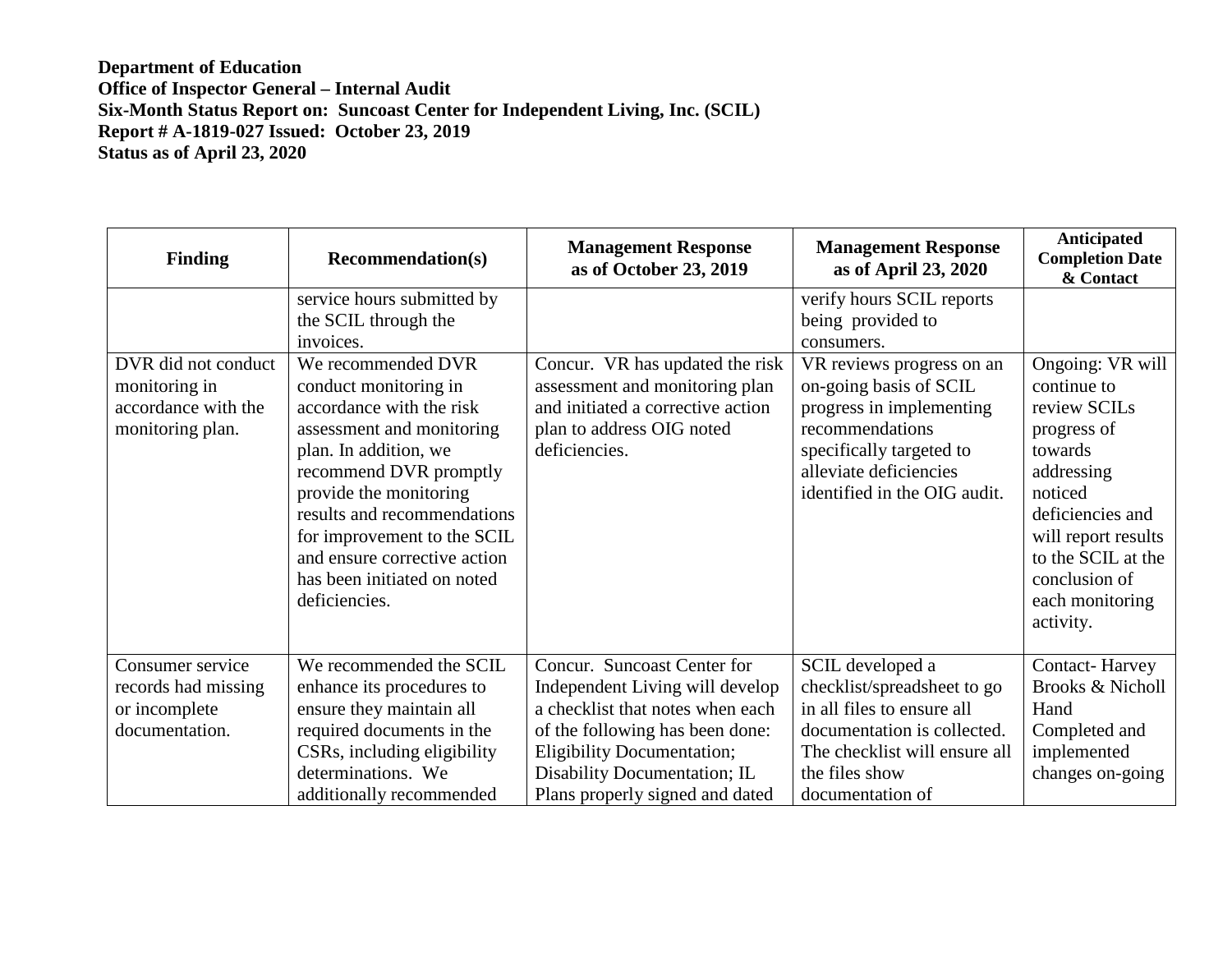| <b>Finding</b>                             | <b>Recommendation(s)</b>                                                                                                                                               | <b>Management Response</b><br>as of October 23, 2019                                                                                                                                                                                                                                                                                              | <b>Management Response</b><br>as of April 23, 2020                                                                                                                                                                                                                                                                                                                                                                                                                                                                                                                             | Anticipated<br><b>Completion Date</b><br>& Contact |
|--------------------------------------------|------------------------------------------------------------------------------------------------------------------------------------------------------------------------|---------------------------------------------------------------------------------------------------------------------------------------------------------------------------------------------------------------------------------------------------------------------------------------------------------------------------------------------------|--------------------------------------------------------------------------------------------------------------------------------------------------------------------------------------------------------------------------------------------------------------------------------------------------------------------------------------------------------------------------------------------------------------------------------------------------------------------------------------------------------------------------------------------------------------------------------|----------------------------------------------------|
|                                            | the SCIL establish and<br>maintain IL plans with<br>consumers, document the<br>joint development of the<br>plan, and conduct and<br>document timely annual<br>reviews. | by consumer & staff; and Annual<br>Reviews. The documentation<br>will also include the signature of<br>the responsible employee along<br>with a date. In conjunction with<br>this, a spreadsheet will be<br>developed as a master list with<br>each consumer placed on the list<br>in an effort to simplify the task<br>for continued compliance. | Eligibility, Disability, IL<br>plans signed & dated by<br>consumer and staff. All<br>CSR files will also be<br>reviewed annually. In order<br>to be compliant all staff and<br>management have been<br>trained and are using the<br>COMS system as a more<br>efficient way of record<br>keeping along with the hard<br>copy files. SCIL has also<br>established a sign in/out<br>procedure for all guest,<br>staff, and consumers that<br>enter and leave the SCIL<br>premises. All employee files<br>are kept in the E.D and the<br>P.D office in a locked filing<br>cabinet. |                                                    |
| The SCIL did not<br>maintain proper fiscal | We recommended the SCIL<br>maintain financial records in                                                                                                               | Concur. Moving forward SCIL<br>will incorporate as a matter of                                                                                                                                                                                                                                                                                    | SCIL has recently hired a new<br>CPA Stephen Wicker to<br>oversee the financials, and                                                                                                                                                                                                                                                                                                                                                                                                                                                                                          | <b>Contact-Harvey</b><br>Brooks &                  |
| oversight.                                 | accordance with contract                                                                                                                                               | policy and procedure a records                                                                                                                                                                                                                                                                                                                    |                                                                                                                                                                                                                                                                                                                                                                                                                                                                                                                                                                                | Stephen Wicker                                     |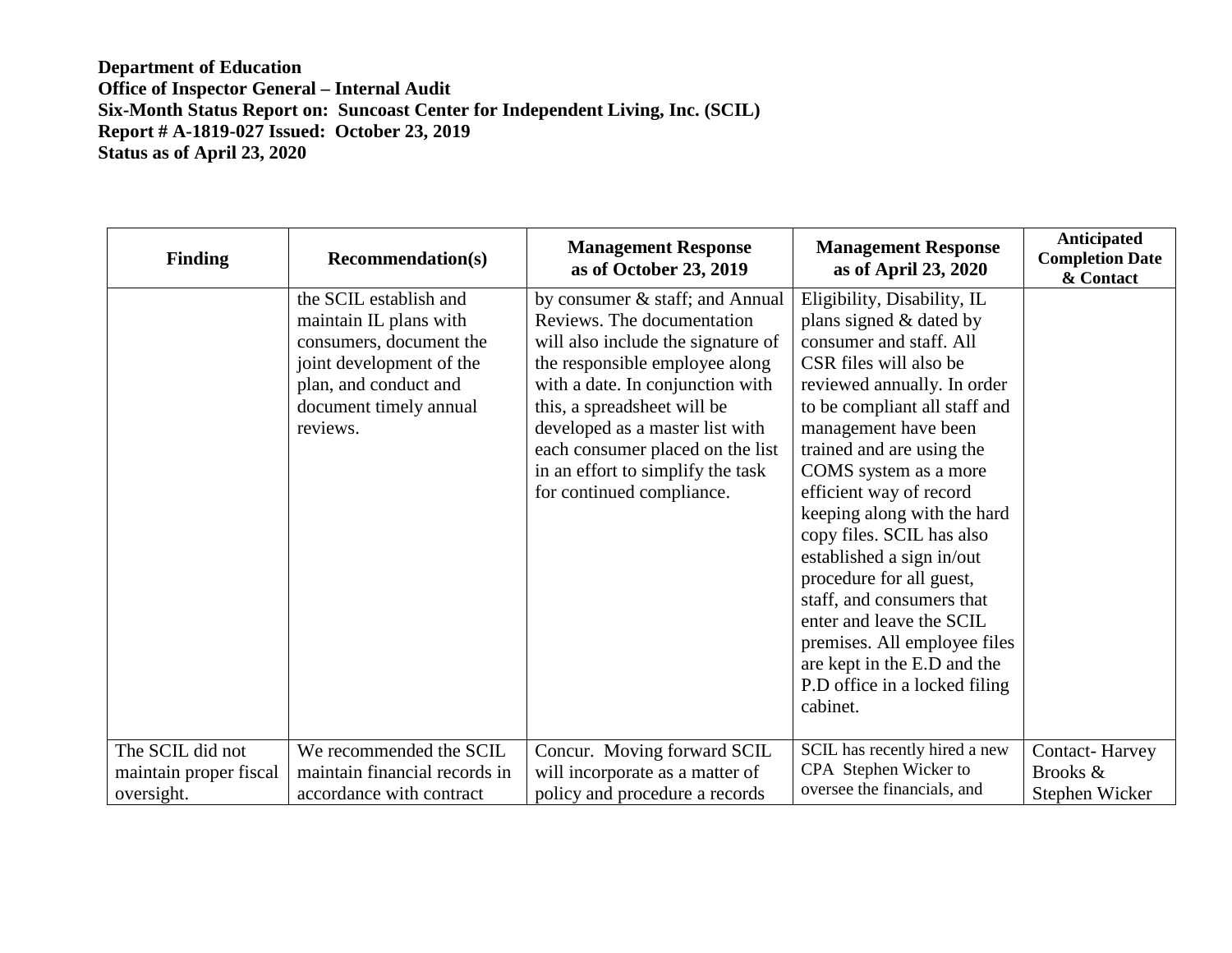| <b>Finding</b> | <b>Recommendation(s)</b>                                                                                                                                                                                                                                                                                                                                                                                                                                                                                                                                              | <b>Management Response</b><br>as of October 23, 2019                                                                                                                                                                                                                                                                                                                                                                                                                                                                                                                                                                                                                                                                                                                                                          | <b>Management Response</b><br>as of April 23, 2020                                                                                                                                                                                                                                                                                                                                                                                                                                                                                                                                                                                                                                                                                                                                                | Anticipated<br><b>Completion Date</b><br>& Contact                                                                                                                                                                                                 |
|----------------|-----------------------------------------------------------------------------------------------------------------------------------------------------------------------------------------------------------------------------------------------------------------------------------------------------------------------------------------------------------------------------------------------------------------------------------------------------------------------------------------------------------------------------------------------------------------------|---------------------------------------------------------------------------------------------------------------------------------------------------------------------------------------------------------------------------------------------------------------------------------------------------------------------------------------------------------------------------------------------------------------------------------------------------------------------------------------------------------------------------------------------------------------------------------------------------------------------------------------------------------------------------------------------------------------------------------------------------------------------------------------------------------------|---------------------------------------------------------------------------------------------------------------------------------------------------------------------------------------------------------------------------------------------------------------------------------------------------------------------------------------------------------------------------------------------------------------------------------------------------------------------------------------------------------------------------------------------------------------------------------------------------------------------------------------------------------------------------------------------------------------------------------------------------------------------------------------------------|----------------------------------------------------------------------------------------------------------------------------------------------------------------------------------------------------------------------------------------------------|
|                | terms to support<br>expenditures incurred. We<br>recommended the SCIL<br>enhance its procedures to<br>ensure expenses funded<br>through DVR's contract are<br>allowable and appropriately<br>reflected in budget<br>reconciliations by funding<br>source. We recommended<br>the SCIL ensure employees<br>accurately and consistently<br>allocate work hours across<br>funding sources on the<br>submitted timesheets. We<br>recommended the SCIL<br>maintain the petty cash in<br>accordance with policies and<br>procedures with completed<br>and approved vouchers. | keeping protocol to meet the<br>contract requirements and ensure<br>that it is compliant with CFR<br>Part 75.302. Also, the Board<br>Treasurer will randomly audit<br>for records compliance for<br>annual meeting report and the<br>New Executive Director will be<br>trained with assistance from VR<br>and other Independent Living<br>Fiscal Personnel. Training<br>schedule to follow. A new time<br>sheet will be used with proper<br>allocation documentation<br>embedded within the time sheet.<br>The Fiscal Policies and<br>Procedures will be updated by<br>the Certified Public Accountant.<br>The Petty Cash will be increased<br>to \$500.00 with replenishment<br>only after proper documentation<br>required is received and<br>approved. Also, petty cash<br>needs to be signed out and must | begin the revision of SCIL's<br>fiscal policy and procedures<br>As well as make sure we are in<br>compliance with CFR part<br>75.30. and maintain proper<br>financial records.<br>SCIL is also in the process of<br>acquiring new Board<br>members, and will start the<br>auditing of fiscal record<br>keeping by the Treasurer.<br>SCIL began using the COMS<br>system to clock in/out to<br>ensure more accurate time<br>keeping. By using the COMS<br>system this also enabled SCIL<br>to establish the needed ratios<br>across staff payroll via SCIL's<br>different funding sources. A<br>report can be given to<br>accounting at any time to<br>ensure quality control within<br>the Quick books record<br>keeping as well. SCIL<br>implemented a petty cash<br>system with the increase of | <b>Fiscal revisions</b><br>Completion date -<br>9/23/2020<br><b>COMS</b> clock<br>in/out, Petty Cash<br>record keeping.-<br>Completed -<br>10/2019<br>implemented and<br>on-going.<br><b>Contact-Harvey</b><br><b>Brooks &amp; Nicholl</b><br>Hand |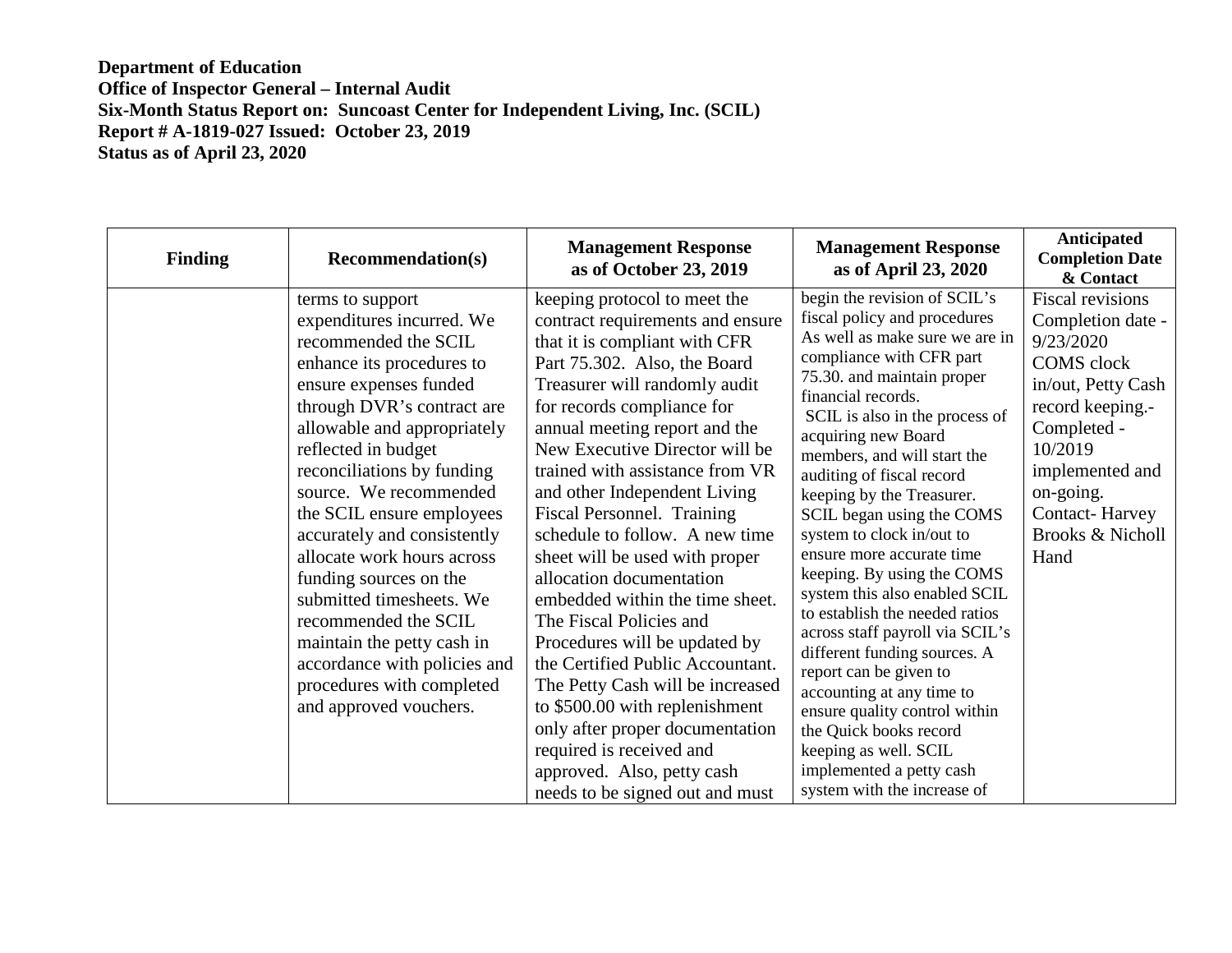| <b>Finding</b>                                                                  | <b>Recommendation(s)</b>                                                                                                                                                                                                                                                                                                 | <b>Management Response</b><br>as of October 23, 2019                                                                                                                                                                                                                                                                                                                  | <b>Management Response</b><br>as of April 23, 2020                                                                                                                                                                                                                                                                                                                                           | Anticipated<br><b>Completion Date</b><br>& Contact                                                                                                                              |
|---------------------------------------------------------------------------------|--------------------------------------------------------------------------------------------------------------------------------------------------------------------------------------------------------------------------------------------------------------------------------------------------------------------------|-----------------------------------------------------------------------------------------------------------------------------------------------------------------------------------------------------------------------------------------------------------------------------------------------------------------------------------------------------------------------|----------------------------------------------------------------------------------------------------------------------------------------------------------------------------------------------------------------------------------------------------------------------------------------------------------------------------------------------------------------------------------------------|---------------------------------------------------------------------------------------------------------------------------------------------------------------------------------|
|                                                                                 |                                                                                                                                                                                                                                                                                                                          | be approved by the Executive<br>Director.                                                                                                                                                                                                                                                                                                                             | petty cash to \$500.00. The<br>petty cash is kept in a lock box<br>in the IL office. Petty cash will<br>only be used for<br>reimbursements under \$50.00<br>and with proper<br>documentation, such as a<br>receipt or invoice. Anything<br>over \$50.00 MUST have prior<br>authorization before purchase<br>and will only be reimbursed<br>via check and this could take<br>up to two weeks. |                                                                                                                                                                                 |
| The SCIL did not<br>record service hours<br>accurately or by<br>funding source. | We recommended the SCIL<br>consistently and accurately<br>record services hours in the<br>COMS systems by funding<br>source and ensure the hours<br>submitted to DVR through<br>invoices are supported and<br>accurate. We recommended<br>the SCIL review service hour<br>documentation and ensure<br>hours are properly | Concur. Invoices submitted will<br>be done in the proper time frame<br>and reported to the Board of<br>Directors quarterly to help<br>ensure compliance. All<br>employees will have extensive<br>training on the COMS system.<br>Board members will also train on<br>the system. A Board member<br>shall be assigned to review with<br>the Executive Director monthly | SCIL had extensive training in<br>the COMS system. A "clean"<br>up" was done of any inactive<br>consumers and all that were<br>able to be closed were. (the<br>COMS system does NOT<br>always allow you to close files<br>if you were not the person who<br>originally opened the file)<br>Consumers that are currently<br>active at SCIL now have up to<br>date working files in COMS.      | <b>Contact-Harvey</b><br><b>Brooks &amp; Nicholl</b><br>Hand<br>Completed-<br>COMS training-<br>$11/2019$ and on-<br>going<br><b>COMS</b> record<br>keeping clean-up-<br>1/2020 |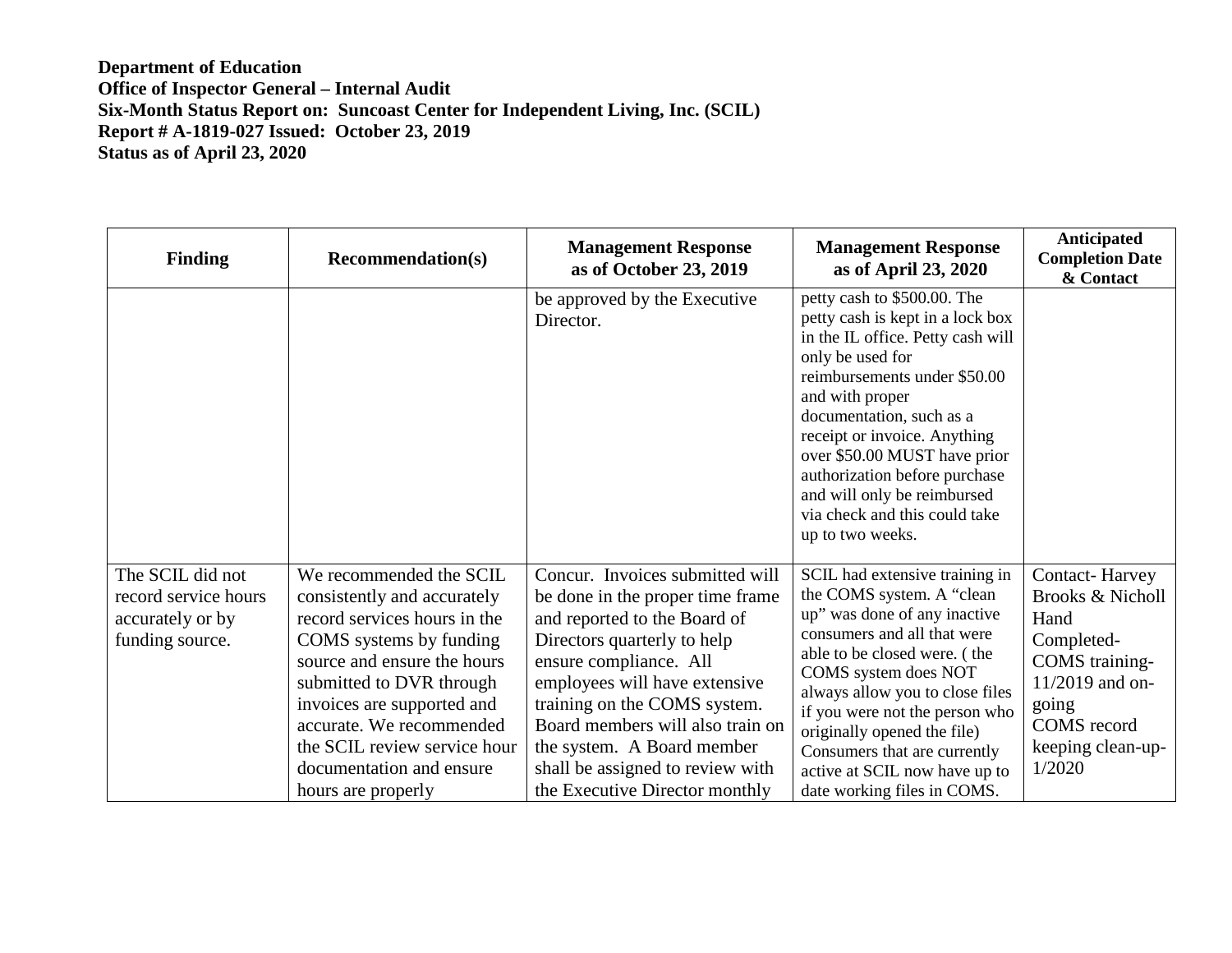| <b>Finding</b> | <b>Recommendation(s)</b>                                                          | <b>Management Response</b><br>as of October 23, 2019                                                                                                                              | <b>Management Response</b><br>as of April 23, 2020                                                                                                                                                                                                                                                                                                                                                                                                                                                                                                                                                                                                                                                                                                                                                           | Anticipated<br><b>Completion Date</b><br>& Contact |
|----------------|-----------------------------------------------------------------------------------|-----------------------------------------------------------------------------------------------------------------------------------------------------------------------------------|--------------------------------------------------------------------------------------------------------------------------------------------------------------------------------------------------------------------------------------------------------------------------------------------------------------------------------------------------------------------------------------------------------------------------------------------------------------------------------------------------------------------------------------------------------------------------------------------------------------------------------------------------------------------------------------------------------------------------------------------------------------------------------------------------------------|----------------------------------------------------|
|                | categorized and only<br>assigned to active consumers<br>upon receipt of services. | the status of the work being done<br>in COMS and report to the<br>Board in conjunction with the<br>Executive Director to ensure all<br>contractual requirements are<br>being met. | The invoices and services<br>hours are being kept up on a<br>more-timely manner and are<br>currently up to date with the<br>state. These reports will be<br>submitted to the Executive<br>Director monthly from the<br>COMS system. The executive<br>Director will prepare the<br>invoicing for the state in order<br>to receive funding. At any time<br>the board may request to<br>review these records in order<br>to ensure accuracy.<br>SCIL is in the process of doing<br>a follow-up with staff, since<br>working more extensively in<br>the COMS database,<br>compiling any questions and<br>submitting them to the COMS<br>support network to ensure<br>continued training and help<br>with record keeping in the<br>COMS database.<br>SCIL has been working to get<br>all VR invoicing with proper |                                                    |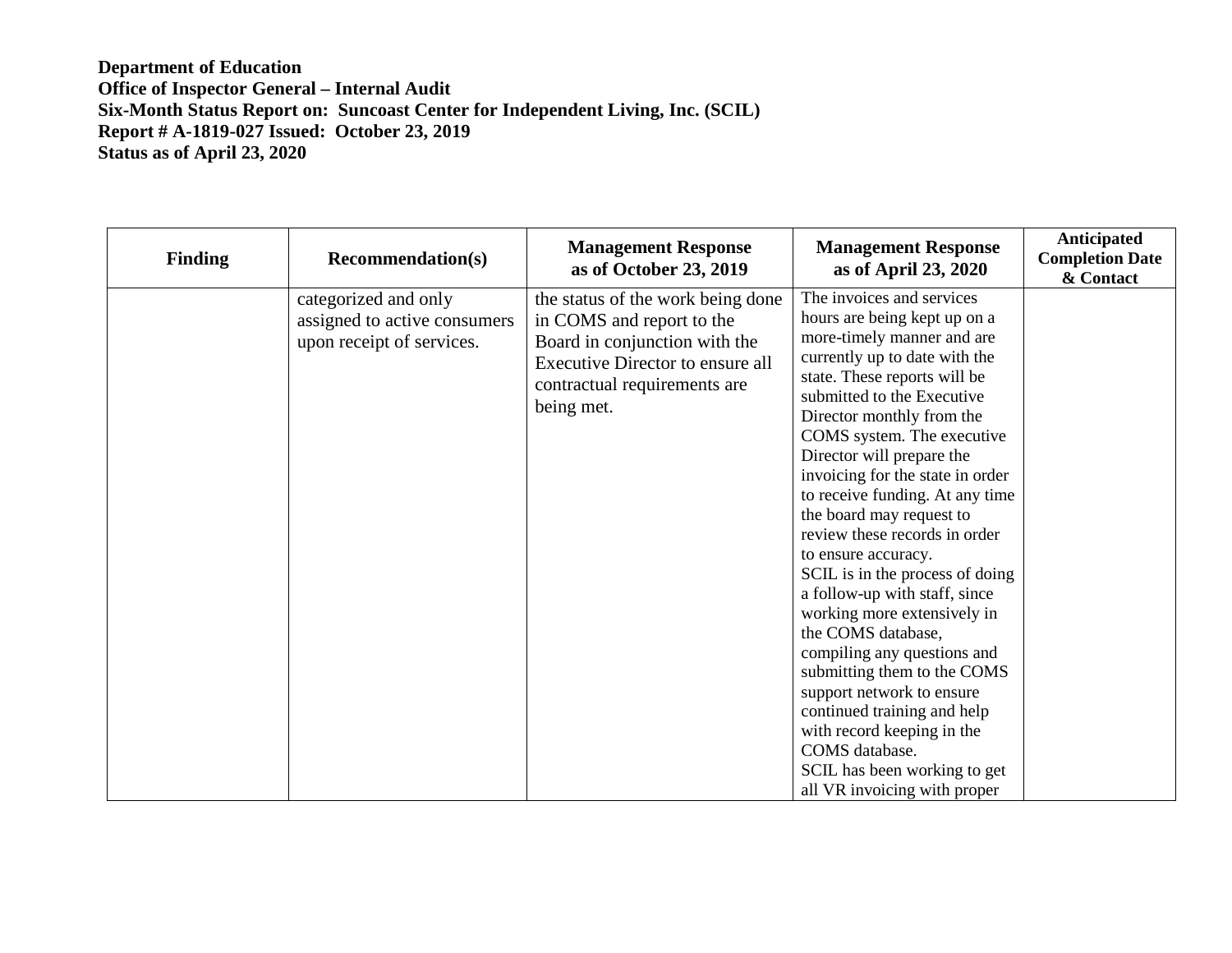| <b>Finding</b>                                                                                     | <b>Recommendation(s)</b>                                                                                                                                                                                                                                                                                                                                        | <b>Management Response</b><br>as of October 23, 2019                                                                                                                                                                                                                                                             | <b>Management Response</b><br>as of April 23, 2020                                                                                                                                                                              | Anticipated<br><b>Completion Date</b><br>& Contact                                                                                                            |
|----------------------------------------------------------------------------------------------------|-----------------------------------------------------------------------------------------------------------------------------------------------------------------------------------------------------------------------------------------------------------------------------------------------------------------------------------------------------------------|------------------------------------------------------------------------------------------------------------------------------------------------------------------------------------------------------------------------------------------------------------------------------------------------------------------|---------------------------------------------------------------------------------------------------------------------------------------------------------------------------------------------------------------------------------|---------------------------------------------------------------------------------------------------------------------------------------------------------------|
|                                                                                                    |                                                                                                                                                                                                                                                                                                                                                                 |                                                                                                                                                                                                                                                                                                                  | back up documentation<br>submitted on time.                                                                                                                                                                                     |                                                                                                                                                               |
| The SCIL did not<br>conduct all<br>background<br>screenings in<br>accordance with the<br>contract. | We recommended the SCIL<br>conduct all background<br>screenings according to the<br>contract and Florida Statutes.<br>We additionally<br>recommended the SCIL to<br>not hire a person in any role<br>that requires a background<br>screening until the<br>background screening is<br>completed and the person is<br>determined eligible to<br>provide services. | Concur. Moving forward SCIL<br>will conduct all background<br>screenings in accordance with<br>the contract through the proper<br>agency.                                                                                                                                                                        | SCIL will conduct all the<br>background/drug screening<br>necessary by FL law in order<br>to be employed at a CIL. No<br>employee will be allowed to<br>start the position until the<br>screenings are received and<br>cleared. | <b>Contact-Harvey</b><br><b>Brooks &amp; Nicholl</b><br>Hand<br>Back ground<br>check<br>compliance-<br>Completed $&$<br>implemented -<br>10/2019              |
| The SCIL did not<br>always follow its own<br>internal policies and the<br>policies are outdated.   | We recommended the SCIL<br>update the Fiscal Policy and<br>Procedures. We recommended<br>the SCIL consistently follow its<br>established policies and<br>procedures including proper<br>monitoring of the Executive<br>Director. We additionally<br>recommended the SCIL                                                                                        | Concur. Moving forward the SCIL<br>will adhere to the established<br>policies and procedures. The SCIL<br>by-laws will be revised and<br>reviewed by the Board and attorney.<br>Inventory will be conducted<br>immediately and updated annually<br>to coincide with the end of the<br>fiscal year. New Executive | SCIL conducted a<br>preliminary inventory on all<br>durable medical equipment<br>including computers, and<br>power chairs. An inventory<br>was also done on all office<br>equipment. SCIL was in the<br>process of conducting   | Contact-Harvey<br><b>Brooks &amp; Nicholl</b><br>Hand<br>Digital inventory<br>completion-<br>9/30/2020<br>Update of fiscal<br>and SCIL policy &<br>Procedures |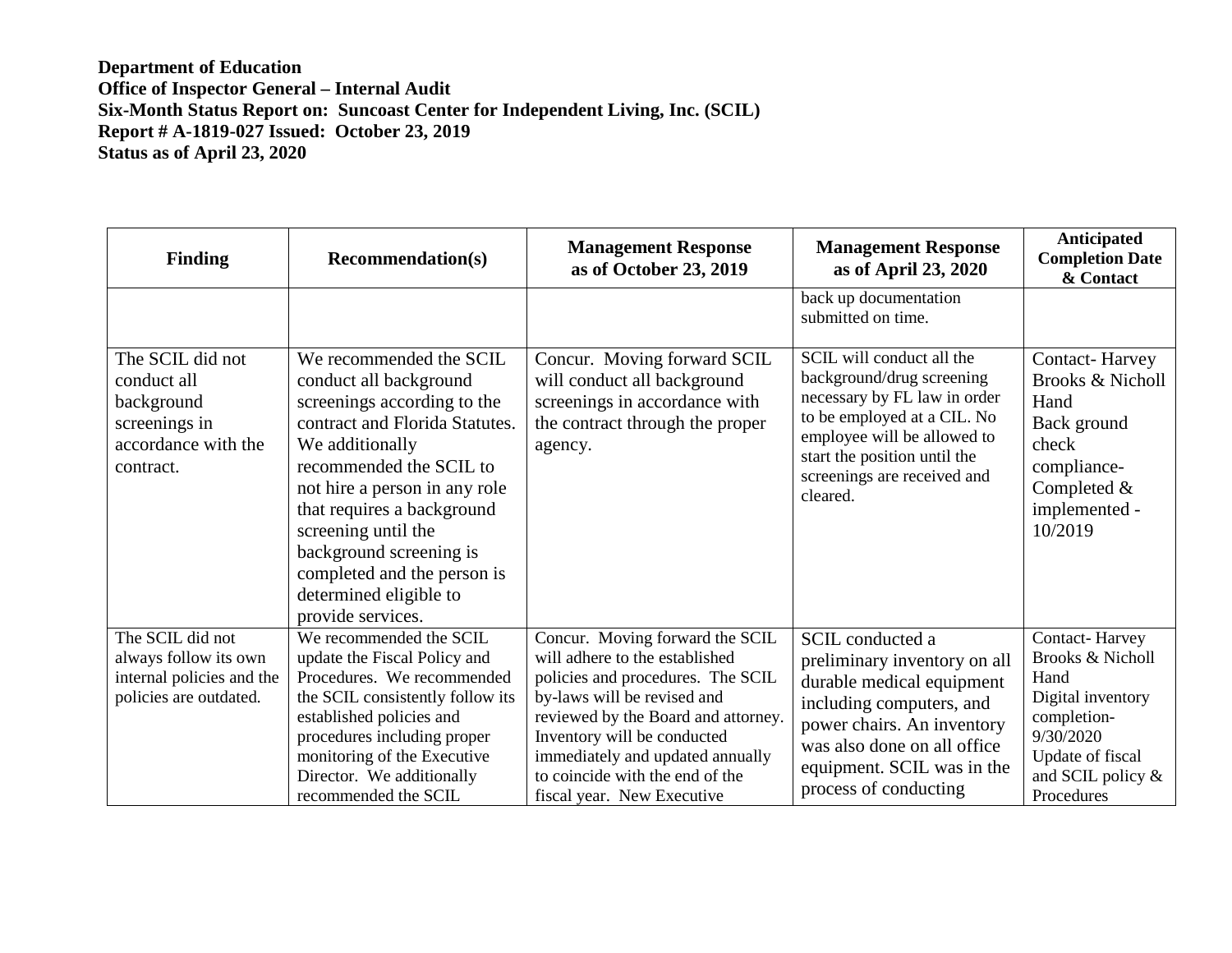| <b>Finding</b> | <b>Recommendation(s)</b>                                                                      | <b>Management Response</b><br>as of October 23, 2019                                                                                                                                                                                                                        | <b>Management Response</b><br>as of April 23, 2020                                                                                                                                                                                                                                                                                                                                                                                                                                                                                                                                                                                                                                                                                                   | Anticipated<br><b>Completion Date</b><br>& Contact |
|----------------|-----------------------------------------------------------------------------------------------|-----------------------------------------------------------------------------------------------------------------------------------------------------------------------------------------------------------------------------------------------------------------------------|------------------------------------------------------------------------------------------------------------------------------------------------------------------------------------------------------------------------------------------------------------------------------------------------------------------------------------------------------------------------------------------------------------------------------------------------------------------------------------------------------------------------------------------------------------------------------------------------------------------------------------------------------------------------------------------------------------------------------------------------------|----------------------------------------------------|
|                | maintain inventory records and<br>conduct physical counts of<br>inventory on an annual basis. | Director Probationary period will be<br>extended due to the Board's<br>inability to properly assist or<br>evaluate his performance while the<br>Audit and VR have been the focus.<br>The Executive Director will be<br>evaluated annually at the end of the<br>fiscal year. | another more thorough<br>inventory with a digital<br>scanner and barcode system,<br>making sure all equipment<br>and office equipment was<br>marked with a barcoded<br>sticker. Our goal in this is to<br>move the inventory process<br>to a digital online form. We<br>were not able to complete<br>due to everything being put<br>on hold with the Board<br>change over and then the<br><b>CORONA</b> virus.<br>SCIL will conduct this<br>inventory annually. The<br><b>Executive Director</b><br>probationary period is<br>extended under the board of<br>director's discretion, due to<br>their focus being on the Audit<br>and Voc. Rehab. The SCIL<br>Programs have their own<br>current policy and procedural<br>manuals. The By-Laws, Fiscal | estimated<br>completion-<br>9/30/2020              |